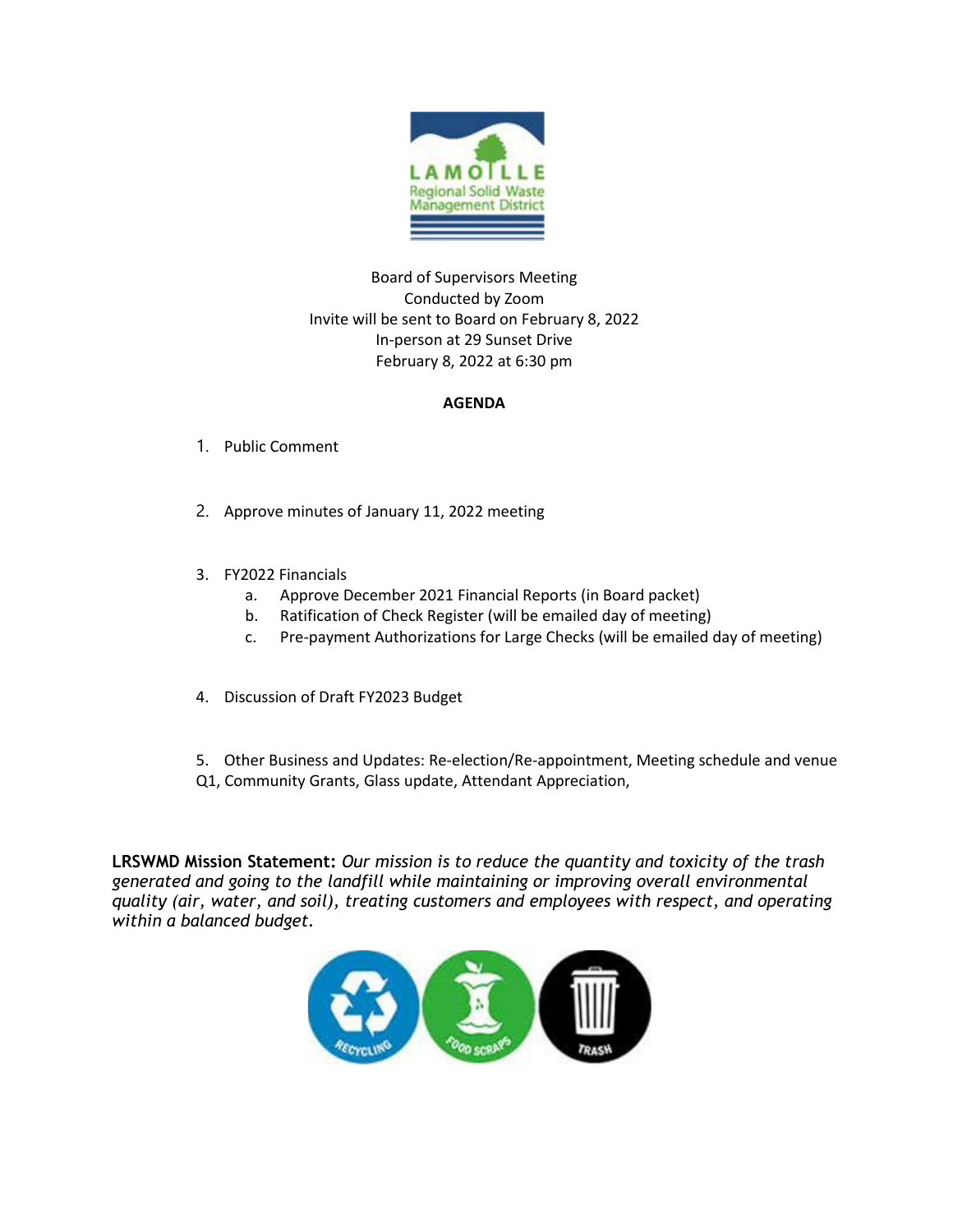#### Lamoille Regional Solid Waste Management District 29 Sunset Drive, Suite 5 Morrisville, VT 05661

#### BOARD OF SUPERVISORS' BUSINESS MEETING TUESDAY, JANUARY 11, 2022 CONDUCTED BY ZOOM

#### SUPERVISORS

| Cathy Mander-        | Belvidere        |                       | Cambridge  |
|----------------------|------------------|-----------------------|------------|
| <b>Adams</b>         |                  |                       |            |
| Penelope Doherty     | Craftsbury       | David Whitcomb        | Eden       |
| Jane Oliphant        | Elmore           | Marilyn Zophar        | Hyde Park  |
| <b>Howard Romero</b> | Johnson          | <b>Charles Cooley</b> | Morristown |
| <b>Willie Noyes</b>  | Stowe            | Lucas Tilton          | Waterville |
| Phillip Wilson       | Wolcott          | Carl Witke            | Worcester  |
| STAFF                |                  |                       |            |
| Susan Alexander      | District Manager | Donna Griffiths       | Clerk      |

Chair Willie Noyes called the meeting to order at 6:30 pm.

Teresa Kajenski Fothergill Segale & Valley

1. PUBLIC COMMENT There was none.

#### 2. DISCUSS FOR ACTION FY2021 AUDIT

Teresa Kajenski of Fothergill Segale & Valley reviewed the audit report. The auditors had no significant difficulty dealing with management and doing the audit. They were able to go onsite this year. LRSWMD staff was helpful, as usual. The auditors proposed 5 adjustments to the financial statements. None caused concerns. There were no disagreements with management.

The unassigned fund balance at the end of FY2021 was about \$500K. That is a very healthy fund balance. LRSWMD is in a very good position right now. Teresa reviewed variances from budget.

Susan asked if Teresa sees a concern with carrying the level of unrestricted fund balance we have. Teresa said a rule of thumb is to have enough to cover 2-3 months of expenditures. We might want to reinvest some of the money into sites that need work or give raises to keep staff.

#### **David moved to accept the FY2021 audit report and the motion was seconded and passed unanimously.**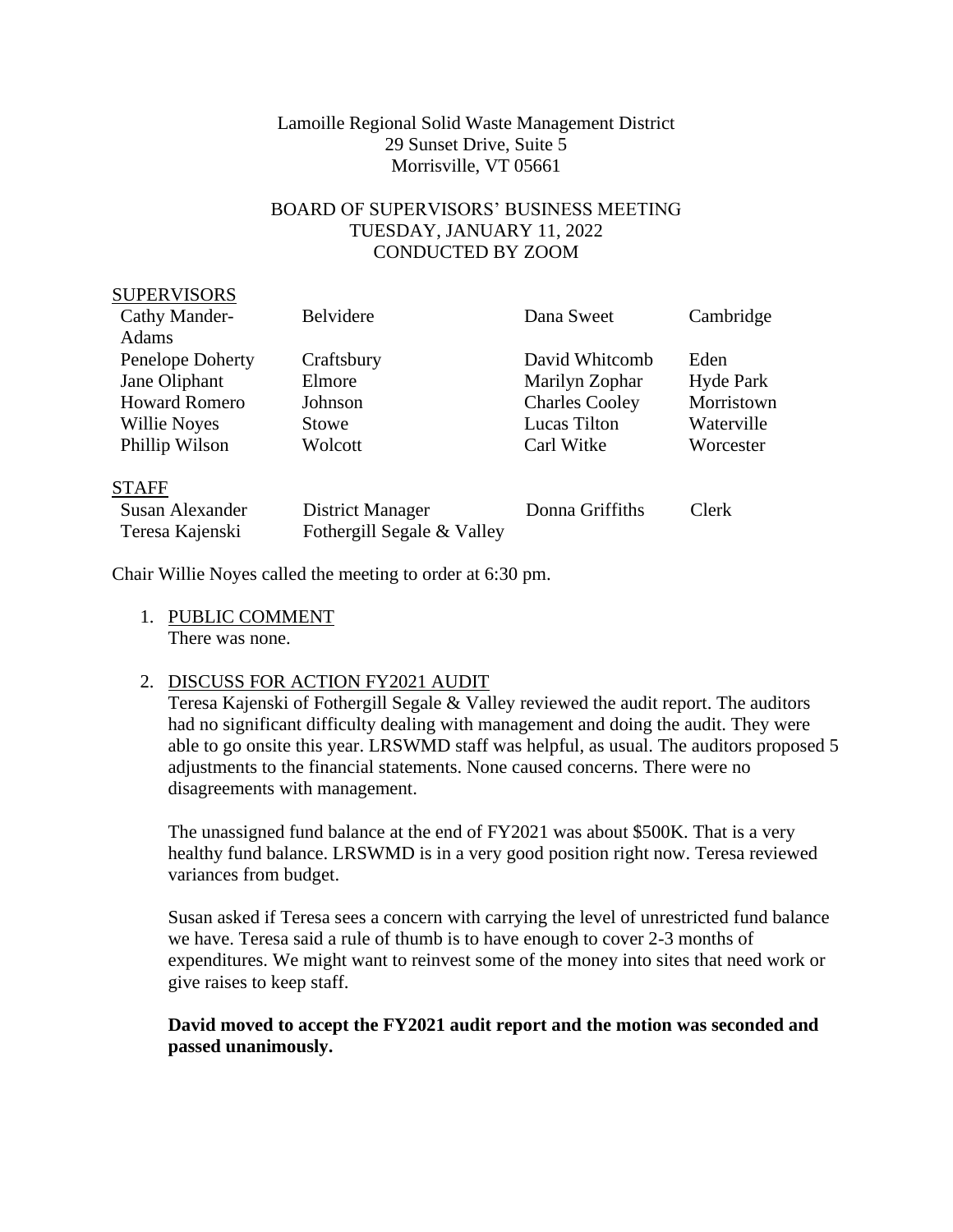#### 3. APPROVE MINUTES OF OCTOBER 12, 2021

**Charles moved and Lucas seconded to approve the minutes of October 12, 2021. The motion was passed unanimously with Cathy abstaining as she was not there.** 

## 4. FY2022 FINANCIALS

## *a. Approve November 2021 Financial Reports*

# **Cathy moved and David seconded to approve the November 2021 financial reports.**

Dana asked if we got any money from the cardboard we baled and sold. Susan said yes. We sold one load at \$180/ton in December and a second load was picked up today.

Susan said one reason for the net income of \$51K was that we moved \$41K from our capital account to our operating budget to pay for a piece of equipment we are buying. Net income will not be quite as positive next month. Part of the cost of the equipment purchase will be reimbursed from a grant.

We are seeing some decrease in trash and C&D disposal income. Susan is not too concerned about it. It is lower than it has been but not by a significant amount. In 2022 we will see a decrease in our workers' comp insurance cost.

# **The motion was passed unanimously.**

Willie noted that some of our account balances are getting high. Should we transfer some money? Susan said she will see if Joyce has plans to transfer any funds to the sweep account.

*b. Ratification of Check Register* **Lucas moved to ratify the check register. The motion was seconded and passed unanimously.**

# 5. DISCUSS FOR ACTION POLICY MANUAL CHANGE: PROPOSED NEW LANGUAGE REGARDING HEALTH INSURANCE

Susan said there was not a quorum at the November meeting but the consensus among those there seemed favorable regarding this change. The current version of the policy manual requires new employees to wait 90 days to be on our insurance. When we hired Sarah Lillibridge to replace Ellie, Susan made the decision not to make her wait for health insurance. She checked around with other solid waste districts and private companies and it seemed like our waiting period was much longer than any other organization would ask for. The main reason Joyce gave for the waiting period was to prevent us from having to do health insurance paperwork if a new employee didn't pass their probationary period. Susan proposes a change to be more in line with normal practice. Employees would start coverage the first day of the month following their hire. This will help us attract and retain good employees.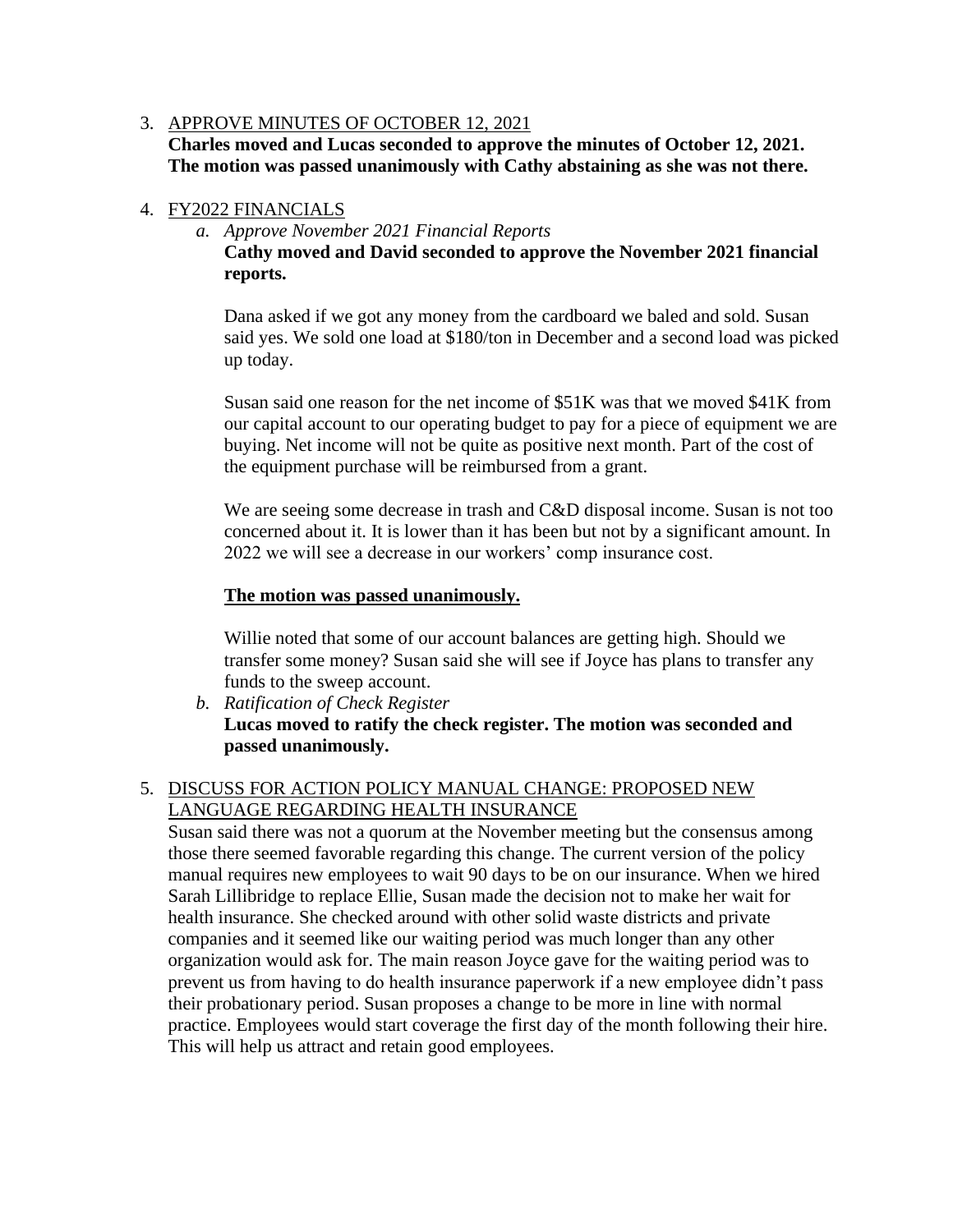Penelope said she thinks this is a great idea, considering how difficult it is to be competitive in hiring at the moment and given the challenges of COVID. She thinks it is right not to make a new employee go without coverage that long.

#### **Penelope moved and Marilyn seconded to approve the change recommended by Susan to the policy manual to no longer require a 90-day waiting period for health insurance as presented tonight. The motion was passed unanimously.**

#### 6. OTHER BUSINESS

Susan showed tonnage of baled cardboard for August-December 2021 and forecast tonnage for 2022. Charles said from August to December we did 45.2 tons of OCC (old corrugated cardboard and 3.6 tons of clear film. That is basically 20.5% of the recyclables that came in during that period. The baling operation had a good impact in reducing the amount of tonnage going to the processing facility in Chittenden County. Film goes to the Northwest recycling center. We have savings from dropping it off baled compared to dropping it off loose. Total revenue for baled recyclables was \$26,850. Expenses were less than projected. We made about \$7800 net profit from running the baler. We had projected we would lose money in the first year. Commodity pricing is high now and in our original numbers we didn't include the tip fee we would have had to pay for materials we are separating out. In August we did about 4.5 tons and by December we were doing about 11 tons. But we can't base future projections on December figures because of Christmas packaging. We don't think \$180/ton is a sustainable price so projections use \$120. Even if commodity values went to zero we would still have a net profit of \$1700 because we save on any recycling we don't take to Chittenden County.

Lucas asked if it would be worth looking into balling all cardboard, not just corrugated cardboard. Charles said the plan was to increase the amount of baling we did in the future. James and Susan have discussed asking WestRock if we can bring them our old newsprint unbaled. If they would take compactor loads of old newsprint that would be an easy second stage. In the future there is potential for getting into boxboard. Nate has been the only person working on baling but James has started training a couple of people to help him.

Susan said for the first time we are able to compare to the estimates Sujata and Charles came up with when we were first considering this project. We had a much lower estimate for the commodity value of cardboard but what really impressed Susan was the percentage of material we took out of the mixed stream. We had estimated we would get 25% of all available cardboard at Stowe but she is sure we are getting closer to 50% or more. We had talked about expanding to Johnson next. The only problem with that is we will incur cost to send material back to Stowe for baling.

Susan said we shipped our second load of cardboard today. It was 43K lbs and we have another 10 bales (almost 12K lbs) that we couldn't fit on the truck. Nate said we have baled just over 100K lbs since August.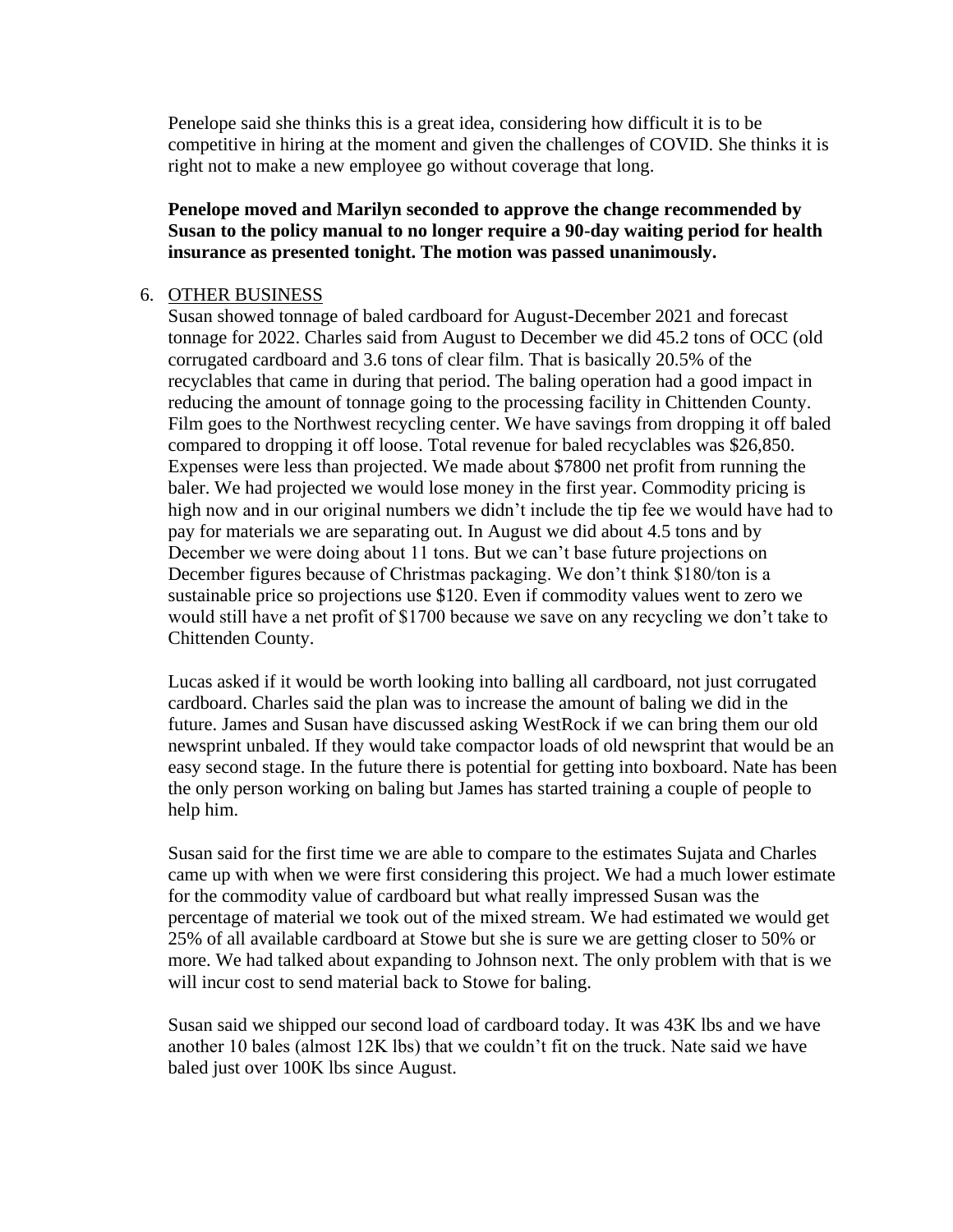Howard asked where this cardboard is coming from. Susan explained that at Stowe last year we started asking people to take out their glass and put it in a separate container. Then we started having people separate out cardboard. It has been amazing how easy it is for people to make changes in their behavior. There has been very little outreach or training. It is only possible to do this at Stowe now because we took over the Stowe Electric Department building where we have the baler.

Howard said there is a transfer station he has used in Maine where they have big boxes with sliding doors on the sides. People there have to separate out newspapers and cardboard. It is very well received and works great. He thinks Johnson has room for one of those boxes. Willie said the problem is hauling the material from Johnson to Stowe to bale it. The cost of hauling from Johnson to Stowe is very expensive.

Charles asked Dana the cost of one haul from Johnson to Stowe. Dana said probably \$150. Dana said taking cardboard to Stowe should be much cheaper than taking it to Casella. Charles said he thinks we need to start looking at what the cost would be and doing the math for all our facilities.

Willie asked how much cardboard is being collected in Wolcott. Dana said a dump container every other week. Howard asked, they are pulling cardboard out of the stream in Wolcott? Dana said yes. Howard asked if Dana is bringing it to Stowe. Dana said no, LRSWMD doesn't want it at Stowe.

Charles said he thinks next we need to do an analysis and get a priority list of where to go next.

Susan said she thinks we originally allocated rent for the baling operation based on its budget rather than on the space being used. She thinks about 60% of the rent is being allocated to the baling enterprise. We might want to change it to 50% because the baling operation is taking up 50% of the usable space.

Susan said Sarah Lillibridge has joined us as Elly's replacement. She has done a lot to get up to speed. She has taken over social media. She has been doing email blasts and working with James on communicating with the public when centers close or can only take certain things. To continue building her experience and understanding she and Susan have been talking about her doing outreach in each of the 12 towns during a 12-month period. She asked board members to consider what outreach would be helpful for their towns.

The board will meet in February but not in March. Half of the board will be reappointed or reelected in March. Joyce will send notices to town clerks about the positions that are up for reappointment or reelection. The reorganization meeting is in April. We will meet on Zoom in February and as April draws closer we can decide if we still want to meet remotely.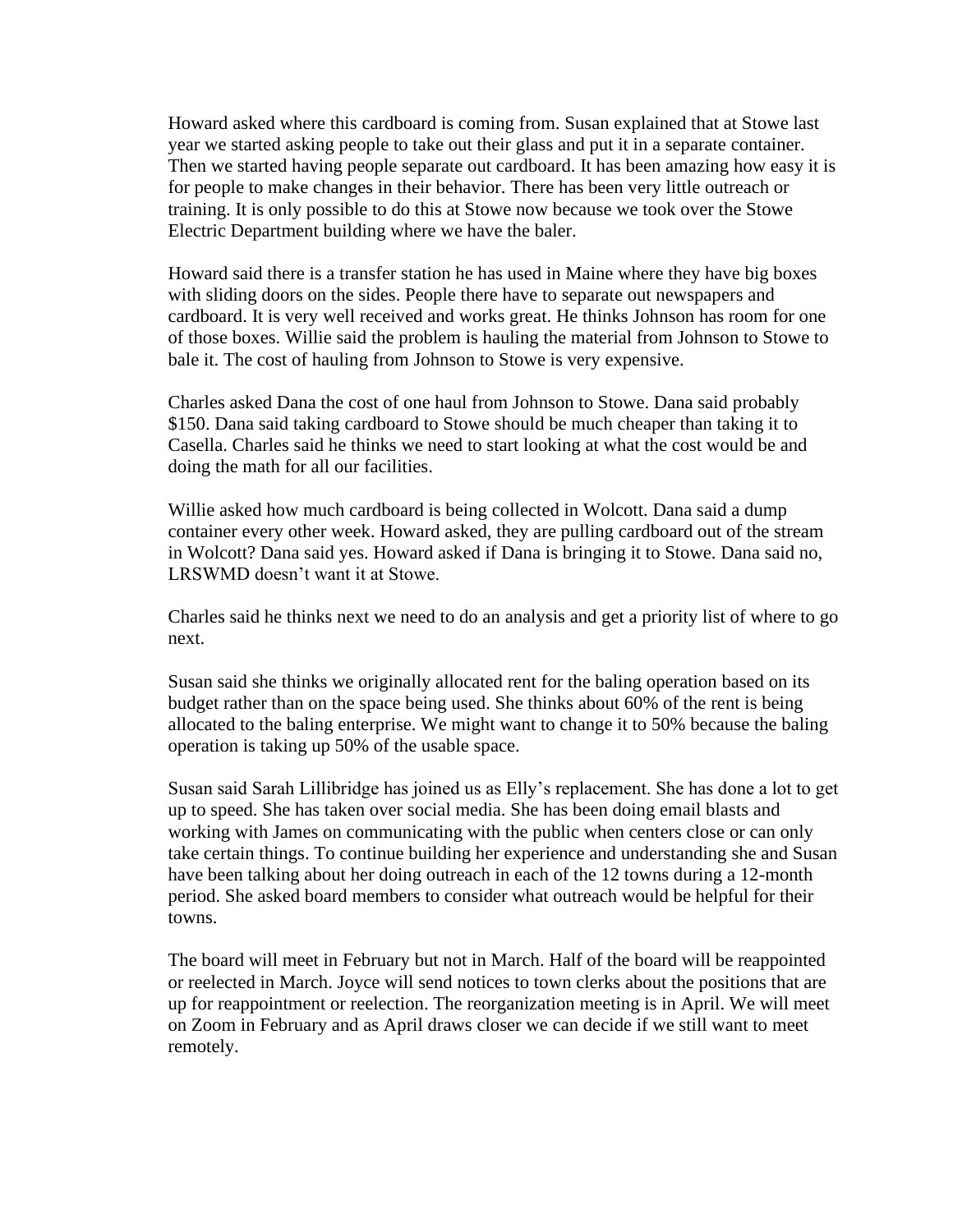The Lamoille Area Cancer Network proposed putting a box for bottle donations at the Johnson facility. They built an amazing box and so far are being very successful in collecting. They would like more of these. We will let them continue a few more months at Johnson before we extend an offer to collect at other facilities. Our redemption center is not open much anymore because of staffing difficulties.

Howard said he asked Downtown Pizzeria in Johnson to use deli paper in their boxes to keep grease off the boxes so they can be recycled. He suggested that others ask pizza places they visit to do the same thing. Susan said Sarah called the MRF and they said a little bit of grease is not a problem. Sarah will call Howard to talk more about it. The MRF also suggested people can tear off the top of the box and recycle it and only throw away the bottom. Sarah will also talk to Howard about how reusable silverware can be used at Tuesday Night Live.

Cathy asked, the reorganization meeting will be the first Wednesday in April? Susan said yes. That date is specified in our charter. The board can decide whether that meeting should be in person or on Zoom.

| It was moved and seconded to adjourn and the motion passed unanimously. |  |  |
|-------------------------------------------------------------------------|--|--|
| Chair Willie Noyes adjourned the meeting at 7:53 PM.                    |  |  |

Respectfully submitted,

Donna Griffiths, District Clerk Date

Willie Noyes, Chair Date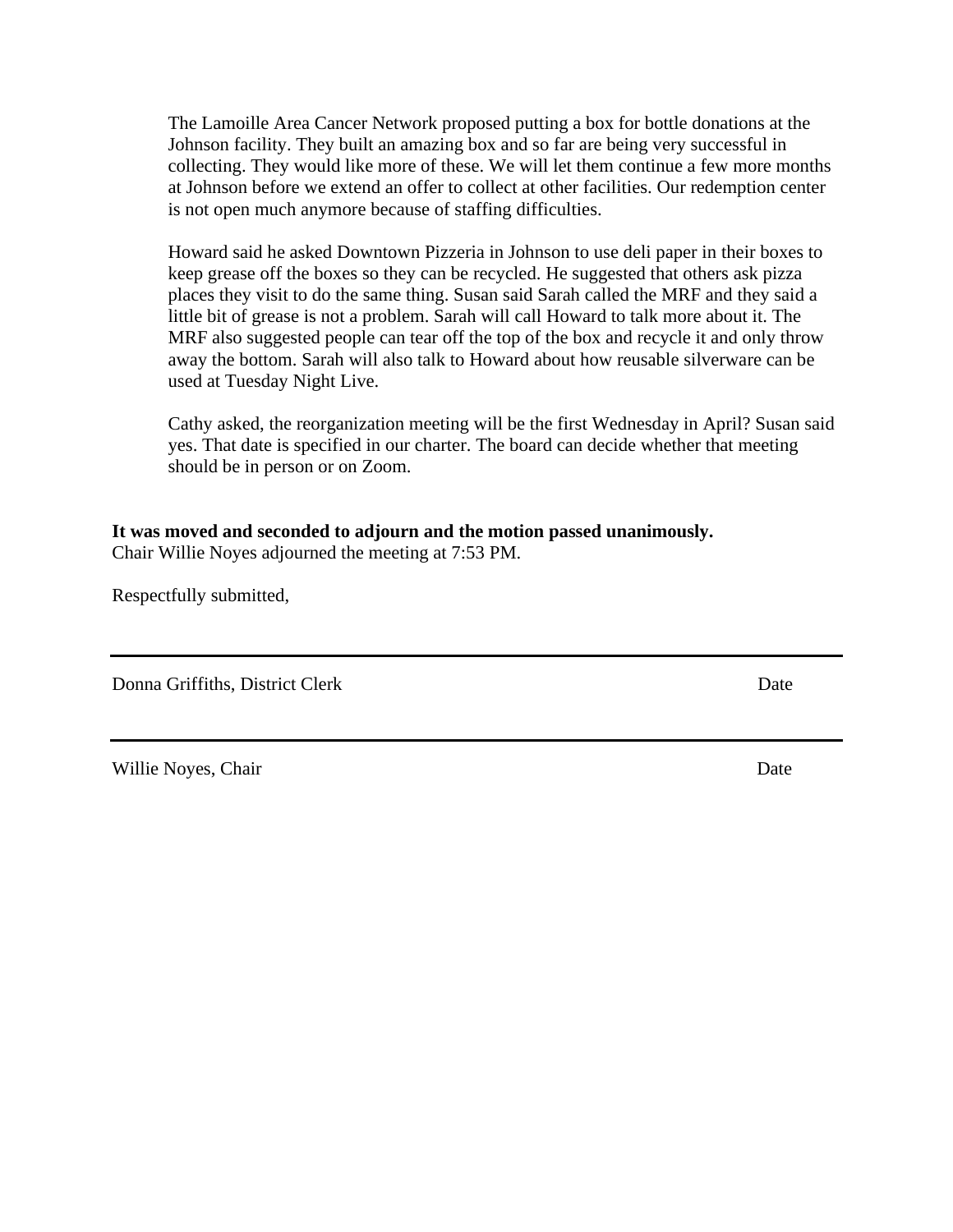# **11:09 AM Lamoille Regional Solid Waste Mgt District 02/02/22 Balance Sheet Accrual Basis As of December 31, 2021**

|                                                                                                                                             | Dec 31, 21                            |
|---------------------------------------------------------------------------------------------------------------------------------------------|---------------------------------------|
| ASSETS                                                                                                                                      |                                       |
| <b>Current Assets</b>                                                                                                                       |                                       |
| <b>Checking/Savings</b><br><b>CNB - Operating Account</b><br><b>Community National Bank - HRA</b><br><b>Community National Bank - Sweep</b> | 141,556.26<br>8,308.17                |
| <b>Community National Capital Fund</b><br><b>Community National Money Market</b>                                                            | 231,804.43<br>19,807.64<br>149,004.38 |
| <b>Total Checking/Savings</b>                                                                                                               | 550,480.88                            |
| <b>Accounts Receivable</b><br><b>Accounts Receivable</b>                                                                                    | 52,401.61                             |
| <b>Total Accounts Receivable</b>                                                                                                            | 52,401.61                             |
| <b>Other Current Assets</b><br><b>Petty Cash</b><br><b>STS Bottle Redemption Petty Cas</b>                                                  | 1,455.00<br>2,000.00                  |
| <b>Undeposited Funds</b>                                                                                                                    | 5,861.05                              |
| <b>Total Other Current Assets</b>                                                                                                           | 9,316.05                              |
| <b>Total Current Assets</b>                                                                                                                 | 612,198.54                            |
| <b>Fixed Assets</b><br><b>Fixed Assets</b>                                                                                                  |                                       |
| <b>Equipment</b>                                                                                                                            | 1,087,124.36                          |
| <b>Less Accumulated Depreciation</b>                                                                                                        | -667,068.79                           |
| <b>Fixed Assets - Other</b><br><b>Total Fixed Assets</b>                                                                                    | $-5,259.00$                           |
|                                                                                                                                             | 414,796.57                            |
| <b>Total Fixed Assets</b>                                                                                                                   | 414,796.57                            |
| <b>Other Assets</b><br><b>Security Deposit</b>                                                                                              | 2,400.00                              |
| <b>Total Other Assets</b>                                                                                                                   | 2,400.00                              |
| TOTAL ASSETS                                                                                                                                | 1,029,395.11                          |
| LIABILITIES & EQUITY<br><b>Liabilities</b><br><b>Current Liabilities</b>                                                                    |                                       |
| <b>Accounts Payable</b><br><b>Accounts Payable</b>                                                                                          | 19,132.97                             |
| <b>Total Accounts Payable</b>                                                                                                               | 19,132.97                             |
| <b>Other Current Liabilities</b>                                                                                                            |                                       |
| <b>Accrued Payroll</b><br><b>Payroll Liabilities</b>                                                                                        | 15,864.16<br>38.08                    |
| <b>Pension Plan Payable</b>                                                                                                                 | 227.30                                |
| <b>Total Other Current Liabilities</b>                                                                                                      | 16,129.54                             |
| <b>Total Current Liabilities</b>                                                                                                            | 35,262.51                             |
| <b>Total Liabilities</b>                                                                                                                    | 35,262.51                             |
| <b>Equity</b>                                                                                                                               |                                       |
| <b>Investment in Gen'l Fixed Asset</b><br><b>Retained Earnings</b>                                                                          | 437,720.84<br>550,418.89              |
| <b>Net Income</b>                                                                                                                           | 5,992.87                              |
| <b>Total Equity</b>                                                                                                                         | 994,132.60                            |
| TOTAL LIABILITIES & EQUITY                                                                                                                  | 1,029,395.11                          |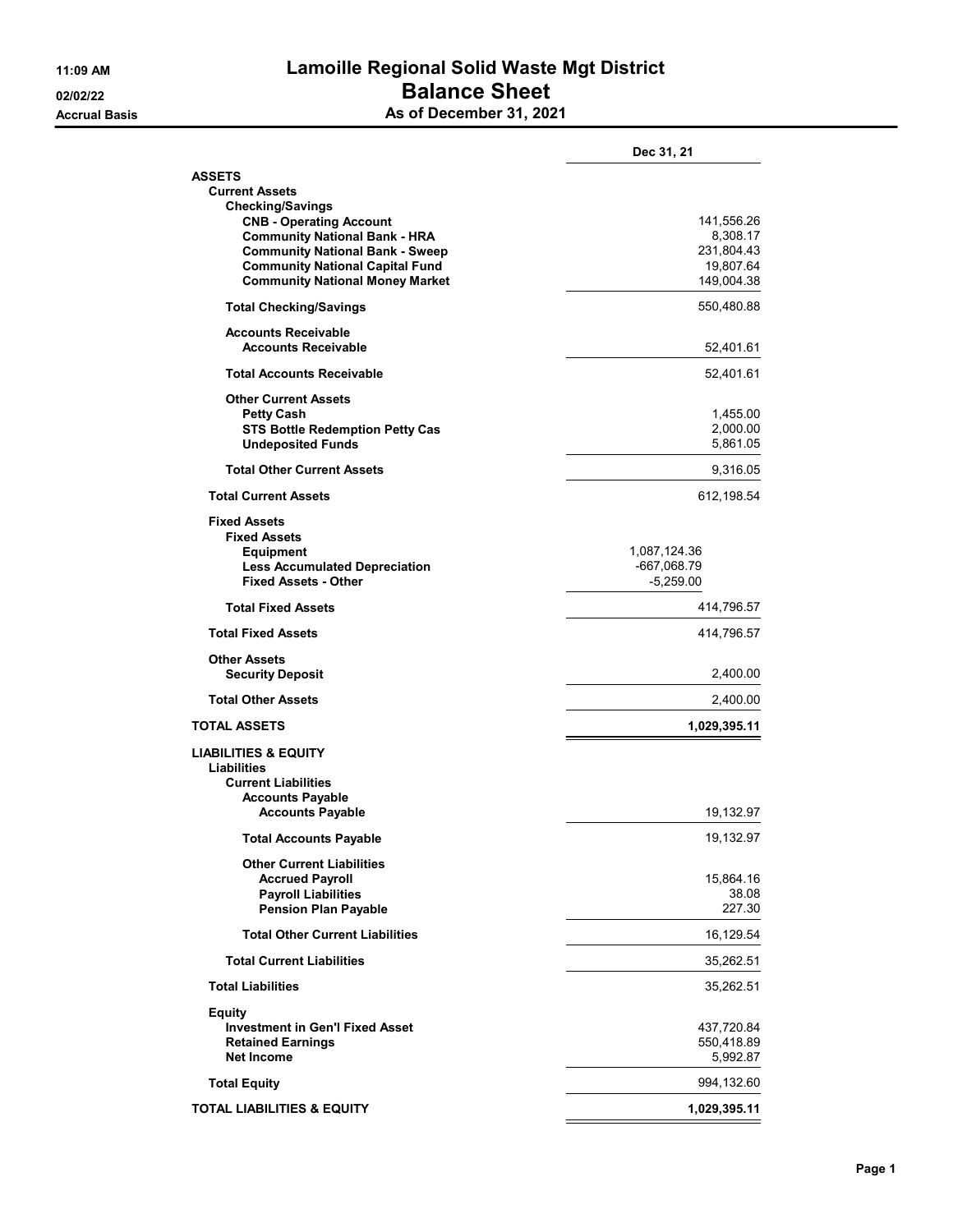# **11:10 AM Lamoille Regional Solid Waste Mgt District 02/02/22 Profit & Loss Prev Year Comparison**

**Accrual Basis July through December 2021**

|                                                                | Jul - Dec 21        | Jul - Dec 20        | \$ Change              |
|----------------------------------------------------------------|---------------------|---------------------|------------------------|
| <b>Ordinary Income/Expense</b><br><b>Income</b>                |                     |                     |                        |
| <b>Administrative Fees</b>                                     | 0.00                | 1,000.00            | $-1,000.00$            |
| <b>Appliances</b>                                              | 1,895.00            | 2,505.00            | $-610.00$              |
| <b>Batteries</b>                                               | 522.40              | 590.00              | $-67.60$               |
| <b>Book Recycling Income</b>                                   | 365.00              | 298.00              | 67.00                  |
| <b>Bottle Redemption Program</b>                               |                     |                     |                        |
| <b>Bottle Redemption - Distributor</b>                         | 12,272.74           | 13,008.20           | $-735.46$              |
| <b>Total Bottle Redemption Program</b>                         | 12,272.74           | 13,008.20           | -735.46                |
| <b>Bulky Waste</b>                                             | 18,784.00           | 19,999.00           | $-1,215.00$            |
| <b>Call2Recycle Battery Reimburse</b>                          | 97.25<br>40,000.00  | 901.00<br>0.00      | $-803.75$<br>40,000.00 |
| <b>Capital Reserve Transfers</b><br><b>Compost Bin Sales</b>   |                     |                     |                        |
| <b>Accessories for Green Cone</b>                              | 20.00               | 30.00               | $-10.00$               |
| <b>Bucket - Lamoille Soil Kit</b>                              | 870.00              | 4,600.00            | $-3,730.00$            |
| <b>Filters for Kitchen Collectors</b>                          | 32.00               | 37.00               | $-5.00$                |
| <b>Green Cone Sales</b>                                        | 805.00              | 7,015.00            | $-6,210.00$            |
| <b>Kitchen Collectors</b>                                      | 170.00              | 1,440.00            | $-1,270.00$            |
| <b>Lids for Buckets</b>                                        | 35.00               | 84.00               | $-49.00$               |
| <b>Compost Bin Sales - Other</b>                               | 1,040.00            | 2,604.00            | $-1,564.00$            |
| <b>Total Compost Bin Sales</b>                                 | 2,972.00            | 15,810.00           | $-12,838.00$           |
| <b>Compost Product Sales</b>                                   |                     |                     |                        |
| <b>Bucket of Finished Compost</b>                              | 10.00               | 155.00              | $-145.00$              |
| <b>Cubic Yard of Finished Compost</b>                          | 0.00                | 920.00              | $-920.00$              |
| <b>Refills of Finished Compost</b>                             | 312.00              | 27.00               | 285.00                 |
| <b>Total Compost Product Sales</b>                             | 322.00              | 1,102.00            | $-780.00$              |
| Disposal Income C&D                                            | 45,662.44           | 50,979.00           | $-5,316.56$            |
| <b>Disposal Income MSW</b>                                     | 367,233.20          | 405,737.20          | $-38,504.00$           |
| <b>E-waste Reimbursement</b>                                   | 3,444.32            | 4,964.16            | $-1,519.84$            |
| <b>Electronics Recycling Program</b>                           |                     |                     |                        |
| <b>Television Monitors</b>                                     | 55.00               | 470.00              | -415.00                |
| <b>Electronics Recycling Program - Other</b>                   | 1,084.00            | 1,880.00            | $-796.00$              |
| <b>Total Electronics Recycling Program</b>                     | 1,139.00            | 2,350.00            | $-1,211.00$            |
| <b>Fluorescent Bulbs</b>                                       | 453.44              | 356.35              | 97.09                  |
| <b>Freon Appliances</b><br><b>Grants</b>                       | 7,038.00            | 7.212.00            | $-174.00$              |
| <b>ANR Infrastructure SED &amp; LS</b>                         | 14,806.00           | 0.00                | 14,806.00              |
| <b>Grant Income - HHW</b>                                      | 14,709.32           | 14,770.32           | $-61.00$               |
| Grant Income - VLCT                                            | 0.00                | 3,202.11            | -3,202.11              |
| Grants - Other                                                 | 0.00                | 20,875.94           | $-20,875.94$           |
| <b>Total Grants</b>                                            | 29,515.32           | 38,848.37           | $-9,333.05$            |
| <b>Hauler's License Fees</b>                                   | 350.00              | 350.00              | 0.00                   |
| <b>HHW CEG Businesses</b>                                      | 3,150.00            | 5,025.63            | $-1,875.63$            |
| Interest Income                                                | 676.07              | 722.65              | -46.58                 |
| <b>Leaf &amp; Yard Waste</b>                                   | 613.75              | 397.25              | 216.50                 |
| Maple tubing                                                   | 40.00               | 0.00                | 40.00                  |
| <b>Miscellaneous Income</b>                                    | 0.00                | $-9.00$             | 9.00                   |
| Organics                                                       |                     |                     |                        |
| <b>Commercial Organics Tip Fee</b>                             | 2,860.50            | 2,557.75            | 302.75                 |
| <b>Residential Organics Tip Fee</b><br><b>Organics - Other</b> | 11,424.00<br>662.00 | 12,933.00<br>213.00 | $-1,509.00$<br>449.00  |
| <b>Total Organics</b>                                          | 14,946.50           | 15,703.75           | $-757.25$              |
| Overages/Shortages                                             | $-63.00$            | 174.85              | $-237.85$              |
| <b>Plastic film</b>                                            | 896.00              | 738.00              | 158.00                 |
| <b>Propane Tanks</b>                                           | 483.00              | 620.50              | $-137.50$              |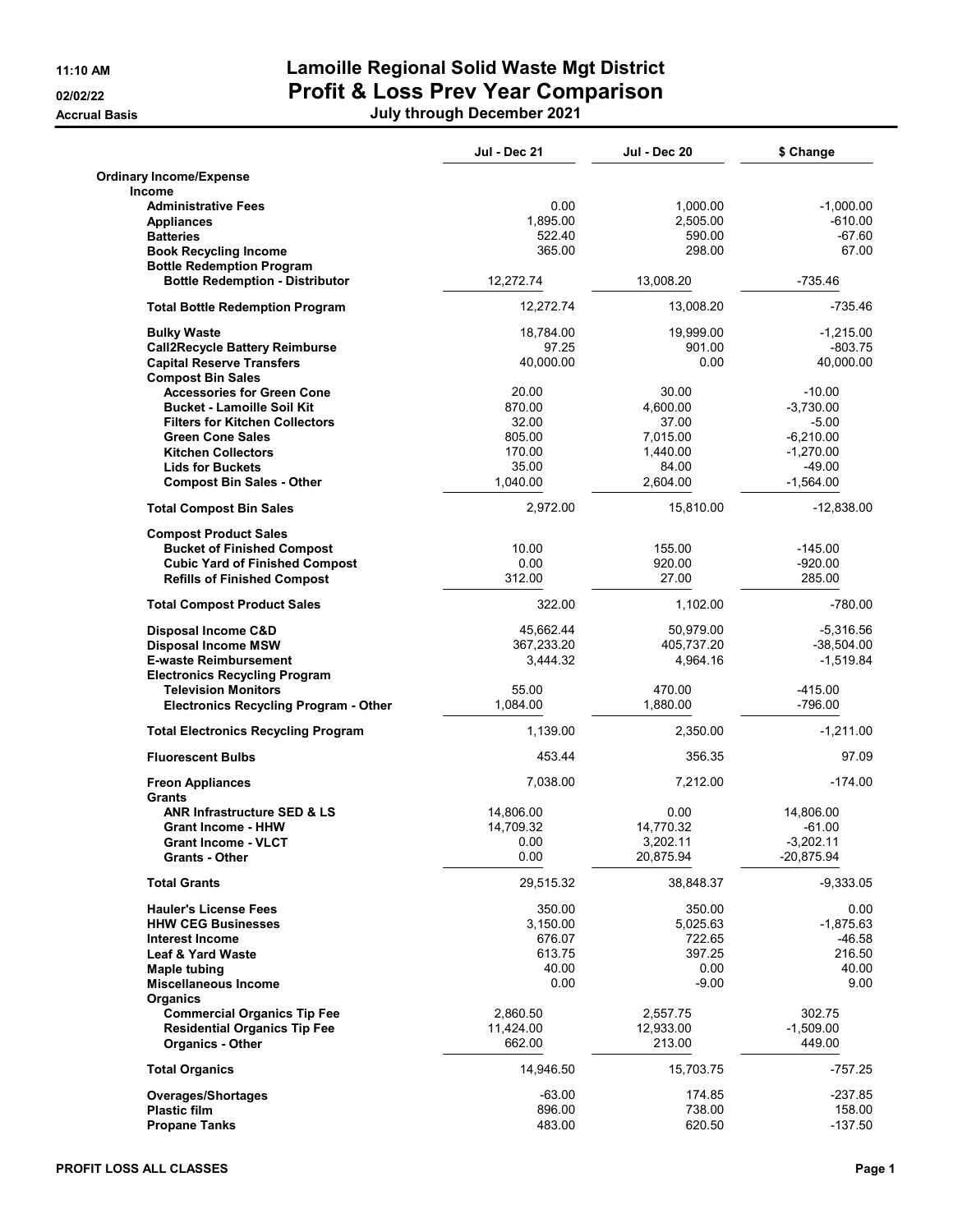# **11:10 AM Lamoille Regional Solid Waste Mgt District 02/02/22 Profit & Loss Prev Year Comparison**

**Accrual Basis July through December 2021**

|                                                                                                                                                                                                        | Jul - Dec 21                                                 | Jul - Dec 20                                                       | \$ Change                                                                   |
|--------------------------------------------------------------------------------------------------------------------------------------------------------------------------------------------------------|--------------------------------------------------------------|--------------------------------------------------------------------|-----------------------------------------------------------------------------|
| <b>Recycling Income</b><br><b>OCC Recycling Income from NRRA</b><br><b>Recycling Income - Other</b>                                                                                                    | 3,987.00<br>96,715.00                                        | 0.00<br>109,825.42                                                 | 3,987.00<br>$-13,110.42$                                                    |
| <b>Total Recycling Income</b>                                                                                                                                                                          | 100,702.00                                                   | 109,825.42                                                         | $-9,123.42$                                                                 |
| <b>Recycling Sales of Bins</b>                                                                                                                                                                         | 82.00                                                        | 155.00                                                             | $-73.00$                                                                    |
| <b>Scrap Metal</b><br><b>Stump Dump</b><br>Surcharge - C&D - Haulers                                                                                                                                   | 24,697.14<br>587.00<br>85,969.38                             | 21,636.09<br>441.00<br>89,491.50                                   | 3,061.05<br>146.00<br>$-3,522.12$                                           |
| Surcharge - MSW - Haulers                                                                                                                                                                              | 134,102.85                                                   | 123,549.09                                                         | 10,553.76                                                                   |
| <b>Textiles</b><br><b>Tire Income</b>                                                                                                                                                                  | 749.00<br>9,117.50                                           | 597.00<br>12,724.50                                                | 152.00<br>$-3,607.00$                                                       |
| <b>Total Income</b>                                                                                                                                                                                    | 908,815.30                                                   | 947,803.51                                                         | $-38,988.21$                                                                |
| Gross Profit                                                                                                                                                                                           | 908,815.30                                                   | 947,803.51                                                         | -38,988.21                                                                  |
| <b>Expense</b>                                                                                                                                                                                         |                                                              |                                                                    |                                                                             |
| <b>Book Recycling</b><br><b>Bottle Redemption Payout</b><br><b>Clerk Stipend</b><br><b>Compost Bin Purchase</b>                                                                                        | 0.00<br>3,813.25<br>583.35                                   | 50.00<br>1,307.55<br>700.02                                        | $-50.00$<br>2,505.70<br>$-116.67$                                           |
| <b>Green Cone Accessories</b><br><b>Green Cone Purchase</b><br><b>Lids for Buckets</b><br><b>Purchase of Kitchen Collectors</b><br><b>Toters</b>                                                       | 0.00<br>77.55<br>315.57<br>0.00<br>0.00                      | 17.41<br>5,366.50<br>2,366.44<br>1,170.00<br>532.50                | $-17.41$<br>$-5,288.95$<br>-2,050.87<br>$-1,170.00$<br>$-532.50$            |
| <b>Compost Bin Purchase - Other</b>                                                                                                                                                                    | 0.00                                                         | 3,269.60                                                           | $-3,269.60$                                                                 |
| <b>Total Compost Bin Purchase</b>                                                                                                                                                                      | 393.12                                                       | 12,722.45                                                          | $-12,329.33$                                                                |
| <b>Conferences</b><br><b>COVID-19 EXPENSES</b><br><b>Disposal Expense MSW</b><br><b>Disposal Tip Fee</b><br><b>Craftsbury Tip Fee at STS</b><br>Morrisville Tip Fee at STS<br>Disposal Tip Fee - Other | 258.00<br>0.00<br>140,273.78<br>1,960.43<br>1,938.34<br>0.00 | 120.00<br>2,263.71<br>144,948.04<br>2,493.69<br>2,837.46<br>123.52 | 138.00<br>$-2,263.71$<br>$-4,674.26$<br>$-533.26$<br>$-899.12$<br>$-123.52$ |
| <b>Total Disposal Tip Fee</b>                                                                                                                                                                          | 3,898.77                                                     | 5,454.67                                                           | $-1,555.90$                                                                 |
| <b>Donations</b><br><b>Electronic Waste Processing</b><br><b>Equipment</b>                                                                                                                             | 4,553.36<br>818.16                                           | 7,447.41<br>1,744.20                                               | $-2,894.05$<br>$-926.04$                                                    |
| <b>Purchase</b><br>Rental<br><b>Repairs/Maintenance</b>                                                                                                                                                | 96,944.39<br>0.00<br>6,663.37                                | 21,244.35<br>400.00<br>3,466.51                                    | 75,700.04<br>$-400.00$<br>3.196.86                                          |
| <b>Total Equipment</b>                                                                                                                                                                                 | 103,607.76                                                   | 25,110.86                                                          | 78,496.90                                                                   |
| <b>Feedstocks</b><br><b>Fluorescent Bulb Recycling</b><br><b>Freon Removal</b><br>Fuel                                                                                                                 | 4,000.00<br>865.36<br>4,124.00                               | 2,704.00<br>388.79<br>5,652.00                                     | 1,296.00<br>476.57<br>$-1,528.00$                                           |
| <b>Off Road Diesel</b><br><b>Fuel - Other</b>                                                                                                                                                          | 610.56<br>3,076.46                                           | 471.90<br>2,572.21                                                 | 138.66<br>504.25                                                            |
| <b>Total Fuel</b>                                                                                                                                                                                      | 3,687.02                                                     | 3,044.11                                                           | 642.91                                                                      |
| Green Up Day<br><b>Town Contributions</b>                                                                                                                                                              | 0.00                                                         | 1,200.00                                                           | $-1,200.00$                                                                 |
| <b>Total Green Up Day</b>                                                                                                                                                                              | 0.00                                                         | 1,200.00                                                           | $-1,200.00$                                                                 |
| <b>Hauler Audits</b>                                                                                                                                                                                   | 0.00                                                         | 422.55                                                             | $-422.55$                                                                   |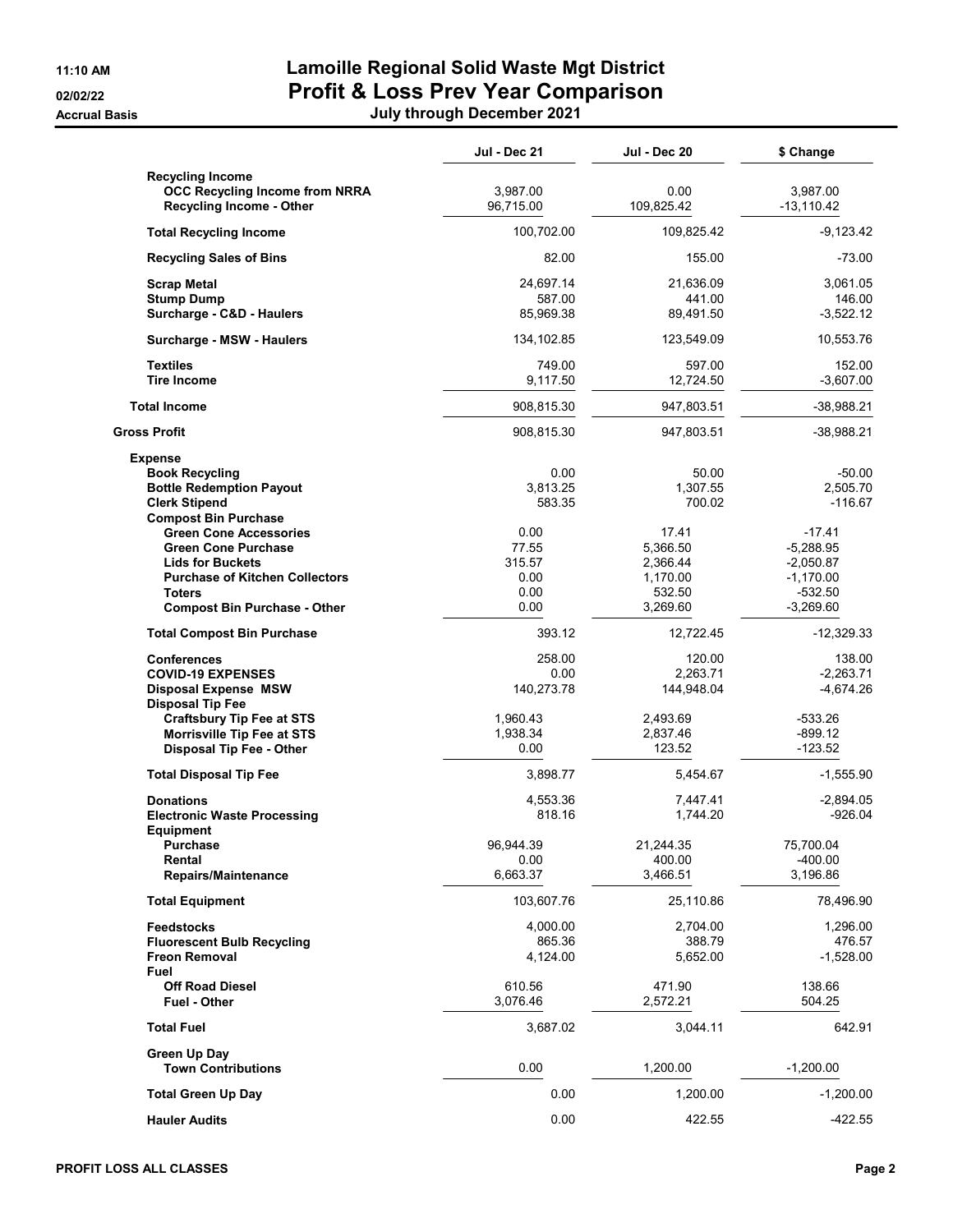# **11:10 AM Lamoille Regional Solid Waste Mgt District 02/02/22 Profit & Loss Prev Year Comparison Accrual Basis July through December 2021**

|                                                                         | Jul - Dec 21          | Jul - Dec 20          | \$ Change                |
|-------------------------------------------------------------------------|-----------------------|-----------------------|--------------------------|
| <b>Hauling</b>                                                          |                       |                       |                          |
| Glass                                                                   | 750.00                | 750.00                | 0.00                     |
| <b>MSW</b>                                                              | 15,308.60             | 16,270.80             | $-962.20$                |
| <b>Recycling</b>                                                        | 20,475.52             | 25, 164. 48           | -4,688.96                |
| <b>Hauling - Other</b>                                                  | 300.00                | 0.00                  | 300.00                   |
| <b>Total Hauling</b>                                                    | 36,834.12             | 42,185.28             | $-5,351.16$              |
| <b>HHW Collections</b>                                                  |                       |                       |                          |
| <b>Disposal Contract</b>                                                | 18,934.50             | 22,651.00             | $-3,716.50$              |
| <b>HHW Events Ads</b>                                                   | 502.36                | 502.36                | 0.00                     |
| <b>Rolloff Rental &amp; Disposal</b>                                    | 777.94                | 639.25                | 138.69                   |
| <b>HHW Collections - Other</b>                                          | 155.69                | 0.00                  | 155.69                   |
| <b>Total HHW Collections</b>                                            | 20,370.49             | 23,792.61             | $-3,422.12$              |
| Insurance                                                               |                       |                       |                          |
| <b>Automobile Insurance</b>                                             | 1,425.00              | 1,385.60              | 39.40                    |
| <b>Dental Insurance</b>                                                 | 2,122.82              | 1,673.55              | 449.27                   |
| <b>Employee Crime</b>                                                   | 278.00                | 345.60                | $-67.60$                 |
| <b>Employer Practices Liability</b>                                     | 1,579.00<br>33,192.07 | 1,890.50<br>32,767.59 | $-311.50$                |
| <b>Health Insurance</b><br><b>Property &amp; Casualty</b>               | 3,514.00              | 4,141.80              | 424.48<br>$-627.80$      |
| <b>Public Officials Liability</b>                                       | 150.00                | 150.00                | 0.00                     |
| <b>Vision Plan</b>                                                      | 271.99                | 248.94                | 23.05                    |
| <b>Workers Comp Insurance</b>                                           | 41,588.50             | 57,461.50             | $-15,873.00$             |
| <b>Total Insurance</b>                                                  | 84,121.38             | 100,065.08            | $-15,943.70$             |
| <b>Maintenance Agreements</b>                                           | 879.15                | 897.25                | $-18.10$                 |
| Maple tubing process fee                                                | 57.50                 | 0.00                  | 57.50                    |
| <b>Meetings</b>                                                         | 0.00                  | 200.58                | $-200.58$                |
| <b>Memberships</b>                                                      | 2,950.37              | 2,950.37              | 0.00                     |
| <b>Newsletter Printing &amp; Postage</b>                                | 5,789.32              | 5,682.85              | 106.47                   |
| <b>Office Supplies</b>                                                  | 101.65                | 869.88                | $-768.23$                |
| <b>Organics Pick Up</b>                                                 | 782.00                | 391.00                | 391.00                   |
| <b>Other Expenses</b>                                                   | 125.00                | 1,880.00              | $-1,755.00$<br>$-799.66$ |
| <b>Outreach-Advertising &amp; Promo</b>                                 | 1,281.54<br>0.00      | 2,081.20<br>15.59     | $-15.59$                 |
| <b>Outreach-Printing</b><br><b>Outreach-Programs</b>                    | 738.65                | 926.00                | $-187.35$                |
| <b>Payroll Expenses</b>                                                 |                       |                       |                          |
| <b>COVID Payroll Expenses</b>                                           | 0.00                  | 808.36                | $-808.36$                |
| <b>Payroll Direct Deposit Fees</b>                                      | 0.00                  | 8.75                  | $-8.75$                  |
| Payroll FICA / Medicare Expense                                         | 15,852.24             | 16,882.77             | $-1,030.53$              |
| <b>Payroll Unemployment Expense</b>                                     | 3,921.33              | 4,108.05              | $-186.72$                |
| <b>Payroll Expenses - Other</b>                                         | 255,690.02            | 271,496.06            | -15,806.04               |
| <b>Total Payroll Expenses</b>                                           | 275,463.59            | 293,303.99            | $-17,840.40$             |
| Pension Plan - Employer Share                                           | 4,036.85              | 4,254.83              | $-217.98$                |
| <b>Plastic Bag Recycling Fee</b>                                        | 14.00                 | 345.00                | $-331.00$                |
| Postage                                                                 | 1,157.12              | 1,056.64              | 100.48                   |
| <b>Professional Fees</b>                                                |                       |                       |                          |
| <b>Accounting</b>                                                       | 8,500.00              | 7,200.00              | 1,300.00                 |
| Consulting                                                              | 345.85                | 3,387.75              | $-3,041.90$              |
| <b>District Manager</b>                                                 | 36,768.78             | 34,663.93             | 2,104.85                 |
| <b>ECO AmeriCorps</b>                                                   | 0.00                  | 4,000.00              | $-4,000.00$              |
| <b>Legal Fees</b>                                                       | 212.13                | 20.00                 | 192.13                   |
| <b>Total Professional Fees</b>                                          | 45,826.76             | 49,271.68             | $-3,444.92$              |
| <b>Propane Tank Recycling</b><br><b>Recycling Mat'l Processing Fees</b> | 537.25                | 195.00                | 342.25                   |
| <b>Glass Recycling Process Fee</b>                                      | 1,366.00              | 1,360.00              | 6.00                     |
| <b>Myers C&amp;D Recycling</b>                                          | 413.93                | 817.92                | -403.99                  |
| Recycling Mat'l Processing Fees - Other                                 | 47,148.14             | 61,086.77             | -13,938.63               |
|                                                                         |                       |                       |                          |
| <b>Total Recycling Mat'l Processing Fees</b>                            | 48,928.07             | 63,264.69             | -14,336.62               |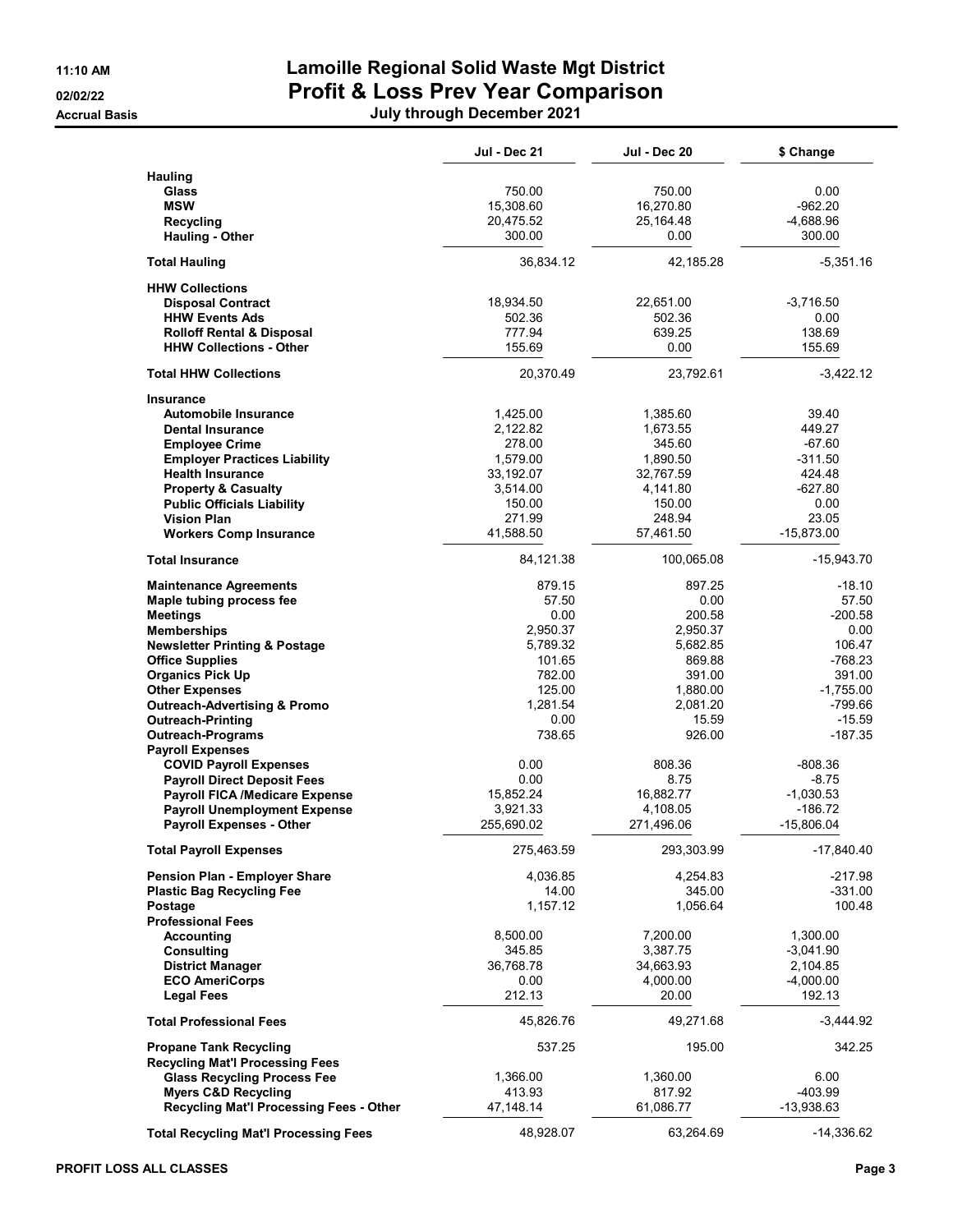**Accrual Basis** 

# **11:10 AM Lamoille Regional Solid Waste Mgt District** 02/02/22<br>**Profit & Loss Prev Year Comparison**<br>July through December 2021

|  |  | uly through December 2021 |  |
|--|--|---------------------------|--|
|--|--|---------------------------|--|

|                                         | <b>Jul - Dec 21</b> | Jul - Dec 20 | \$ Change    |
|-----------------------------------------|---------------------|--------------|--------------|
| Rent                                    | 22,703.04           | 15,279.48    | 7,423.56     |
| <b>Scale Fees - Minimum Weight</b>      | $-3.714.80$         | 0.00         | $-3,714.80$  |
| <b>Snow Removal</b>                     | 1,990.00            | 0.00         | 1,990.00     |
| <b>Software</b>                         | 1.996.10            | 1,756.85     | 239.25       |
| <b>Subscriptions &amp; Publications</b> | 0.00                | 334.81       | $-334.81$    |
| <b>Supplies - Stations</b>              | 4,868.16            | 6,402.14     | $-1,533.98$  |
| <b>Testing and Analysis</b>             | 856.95              | 588.50       | 268.45       |
| <b>Tire Disposal/Recycling</b>          | 9,337.00            | 13,507.00    | $-4,170.00$  |
| <b>Transfer Station</b>                 |                     |              |              |
| <b>Maintenance</b>                      | 12,529.53           | 2,853.50     | 9,676.03     |
| <b>Site Work</b>                        | 29,788.69           | 11,530.59    | 18,258.10    |
| <b>Total Transfer Station</b>           | 42,318.22           | 14,384.09    | 27,934.13    |
| <b>Travel &amp; Meals</b>               | 1,465.77            | 1,406.31     | 59.46        |
| <b>Treasurer Stipend</b>                | 1,350.00            | 1,350.00     | 0.00         |
| <b>Uniforms</b>                         | 3,317.96            | 3,922.01     | $-604.05$    |
| <b>Utilities</b>                        |                     |              |              |
| Electric/Water/Sewer                    | 4,905.20            | 4,305.40     | 599.80       |
| Heating                                 | 2,379.83            | 1,407.89     | 971.94       |
| <b>Telephone and Internet</b>           | 5,183.26            | 5,002.95     | 180.31       |
| <b>Toilet Rental</b>                    | 2,920.00            | 3,570.00     | $-650.00$    |
| <b>Total Utilities</b>                  | 15,388.29           | 14,286.24    | 1,102.05     |
| <b>Work Crews - VOWP</b>                | 75.00               | 0.00         | 75.00        |
| <b>Total Expense</b>                    | 902,822.43          | 882, 127.31  | 20,695.12    |
| <b>Net Ordinary Income</b>              | 5,992.87            | 65,676.20    | $-59,683.33$ |
| Net Income                              | 5,992.87            | 65,676.20    | $-59,683.33$ |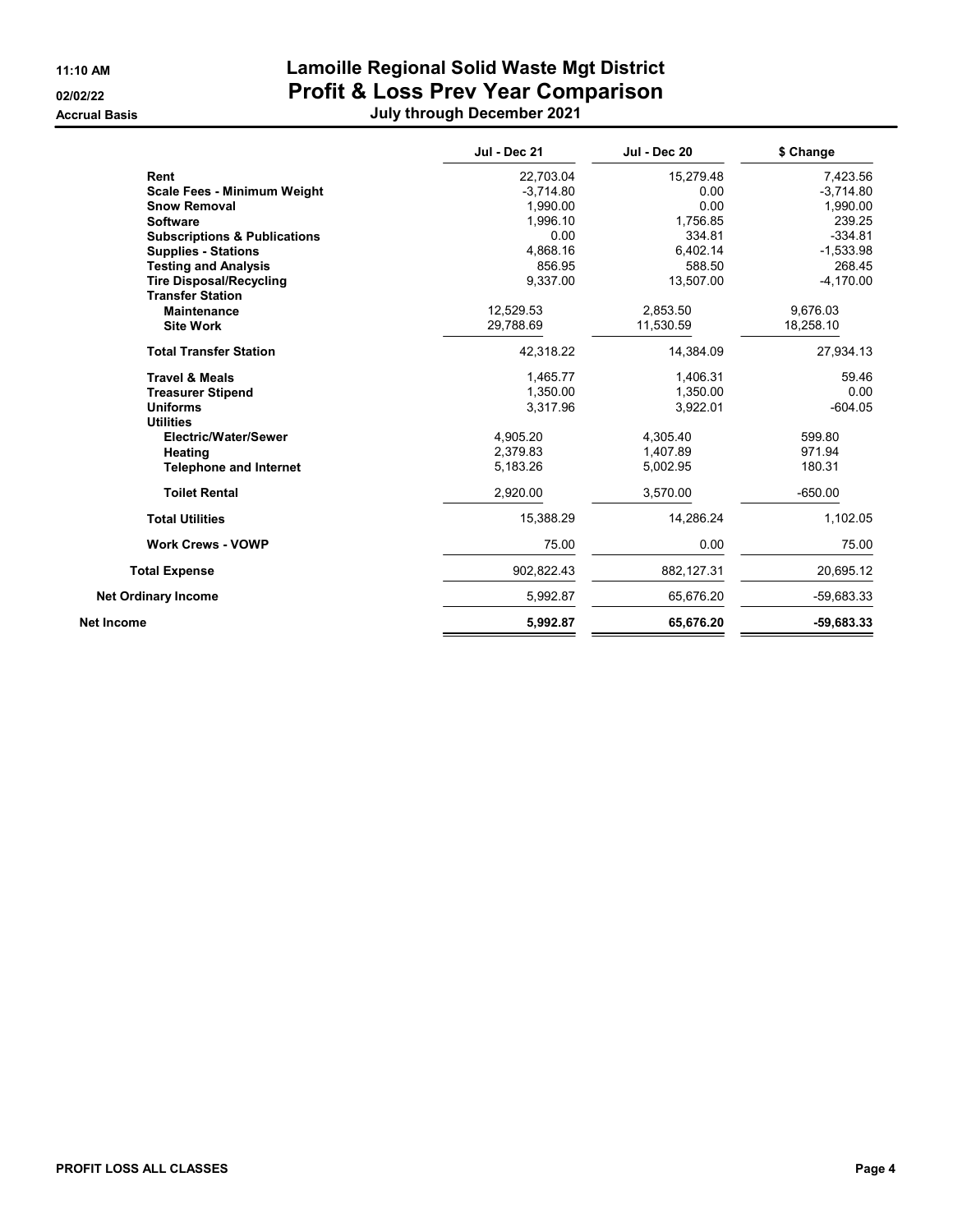# **11:13 AM Lamoille Regional Solid Waste Mgt District 02/02/22 Profit & Loss Budget vs. Actual**

| <b>Accrual Basis</b> | July through December 2021 |
|----------------------|----------------------------|
|                      |                            |

|                                                                                                                                                                                                                                                                    | Jul - Dec 21                                                      | <b>Budget</b>                                               | \$ Over Budget                                                       | % of Budget                                                       |
|--------------------------------------------------------------------------------------------------------------------------------------------------------------------------------------------------------------------------------------------------------------------|-------------------------------------------------------------------|-------------------------------------------------------------|----------------------------------------------------------------------|-------------------------------------------------------------------|
| <b>Ordinary Income/Expense</b><br>Income                                                                                                                                                                                                                           |                                                                   |                                                             |                                                                      |                                                                   |
| <b>Administrative Fees</b><br><b>Appliances</b><br><b>Baling Enterprise at SED</b>                                                                                                                                                                                 | 0.00<br>1,895.00                                                  | 1,000.00<br>3,300.00                                        | $-1,000.00$<br>$-1,405.00$                                           | 0.0%<br>57.4%                                                     |
| <b>Baled Cardboard</b><br><b>Baled Film</b>                                                                                                                                                                                                                        | 0.00<br>0.00                                                      | 4,800.00<br>4,500.00                                        | $-4,800.00$<br>$-4,500.00$                                           | 0.0%<br>0.0%                                                      |
| <b>Total Baling Enterprise at SED</b>                                                                                                                                                                                                                              | 0.00                                                              | 9,300.00                                                    | $-9,300.00$                                                          | 0.0%                                                              |
| <b>Batteries</b>                                                                                                                                                                                                                                                   | 522.40                                                            | 1,000.00                                                    | -477.60                                                              | 52.2%                                                             |
| <b>Book Recycling Income</b><br><b>Bottle Redemption Program</b>                                                                                                                                                                                                   | 365.00                                                            | 700.00                                                      | $-335.00$                                                            | 52.1%                                                             |
| <b>Bottle Redemption - Distributor</b>                                                                                                                                                                                                                             | 12,272.74                                                         | 75,000.00                                                   | $-62.727.26$                                                         | 16.4%                                                             |
| <b>Total Bottle Redemption Program</b>                                                                                                                                                                                                                             | 12,272.74                                                         | 75,000.00                                                   | -62,727.26                                                           | 16.4%                                                             |
| <b>Bulky Waste</b><br><b>Call2Recycle Battery Reimburse</b><br><b>Capital Reserve Transfers</b>                                                                                                                                                                    | 18,784.00<br>97.25<br>40,000.00                                   | 35,000.00<br>1,200.00                                       | $-16,216.00$<br>$-1,102.75$                                          | 53.7%<br>8.1%                                                     |
| <b>Compost Bin Sales</b><br><b>Accessories for Green Cone</b><br><b>Bucket - Lamoille Soil Kit</b><br><b>Filters for Kitchen Collectors</b><br><b>Green Cone Sales</b><br><b>Kitchen Collectors</b><br><b>Lids for Buckets</b><br><b>Compost Bin Sales - Other</b> | 20.00<br>870.00<br>32.00<br>805.00<br>170.00<br>35.00<br>1,040.00 | 0.00<br>0.00<br>0.00<br>0.00<br>0.00<br>0.00<br>7,000.00    | 20.00<br>870.00<br>32.00<br>805.00<br>170.00<br>35.00<br>$-5,960.00$ | 100.0%<br>100.0%<br>100.0%<br>100.0%<br>100.0%<br>100.0%<br>14.9% |
| <b>Total Compost Bin Sales</b>                                                                                                                                                                                                                                     | 2.972.00                                                          | 7,000.00                                                    | $-4.028.00$                                                          | 42.5%                                                             |
| <b>Compost Product Sales</b><br><b>Bucket of Finished Compost</b><br><b>Cubic Yard of Finished Compost</b><br><b>Refills of Finished Compost</b><br><b>Compost Product Sales - Other</b>                                                                           | 10.00<br>0.00<br>312.00<br>0.00                                   | 0.00<br>0.00<br>0.00<br>7,500.00                            | 10.00<br>0.00<br>312.00<br>$-7,500.00$                               | 100.0%<br>0.0%<br>100.0%<br>0.0%                                  |
| <b>Total Compost Product Sales</b>                                                                                                                                                                                                                                 | 322.00                                                            | 7,500.00                                                    | $-7,178.00$                                                          | 4.3%                                                              |
| Disposal Income C&D<br><b>Disposal Income MSW</b><br><b>E-waste Reimbursement</b><br><b>Electronics Recycling Program</b><br><b>Television Monitors</b>                                                                                                            | 45,662.44<br>367,233.20<br>3,444.32<br>55.00                      | 115,000.00<br>710,000.00<br>8,500.00<br>0.00                | -69,337.56<br>$-342,766.80$<br>$-5,055.68$<br>55.00                  | 39.7%<br>51.7%<br>40.5%<br>100.0%                                 |
| Electronics Recycling Program - Other                                                                                                                                                                                                                              | 1,084.00                                                          | 3,500.00                                                    | $-2,416.00$                                                          | 31.0%                                                             |
| <b>Total Electronics Recycling Program</b>                                                                                                                                                                                                                         | 1,139.00                                                          | 3,500.00                                                    | $-2.361.00$                                                          | 32.5%                                                             |
| <b>Fluorescent Bulbs</b>                                                                                                                                                                                                                                           | 453.44                                                            | 1,000.00                                                    | -546.56                                                              | 45.3%                                                             |
| <b>Freon Appliances</b><br>Grants<br><b>ANR Infrastructure SED &amp; LS</b>                                                                                                                                                                                        | 7,038.00<br>14,806.00                                             | 12,000.00                                                   | -4,962.00                                                            | 58.7%                                                             |
| <b>Grant Income - HHW</b><br>Grant Income - VLCT<br><b>Grants - Other</b>                                                                                                                                                                                          | 14,709.32<br>0.00<br>0.00                                         | 26.700.00<br>5,000.00<br>0.00                               | $-11,990.68$<br>-5,000.00<br>0.00                                    | 55.1%<br>0.0%<br>0.0%                                             |
| <b>Total Grants</b>                                                                                                                                                                                                                                                | 29,515.32                                                         | 31,700.00                                                   | $-2,184.68$                                                          | 93.1%                                                             |
| <b>Hauler's License Fees</b><br><b>HHW CEG Businesses</b><br><b>Interest Income</b><br>Leaf & Yard Waste<br><b>Maple tubing</b><br><b>Miscellaneous Income</b><br>Organics                                                                                         | 350.00<br>3,150.00<br>676.07<br>613.75<br>40.00<br>0.00           | 500.00<br>10,000.00<br>1,100.00<br>700.00<br>100.00<br>0.00 | $-150.00$<br>$-6,850.00$<br>-423.93<br>$-86.25$<br>$-60.00$<br>0.00  | 70.0%<br>31.5%<br>61.5%<br>87.7%<br>40.0%<br>0.0%                 |
| <b>Commercial Organics Tip Fee</b><br><b>Residential Organics Tip Fee</b><br><b>Organics - Other</b>                                                                                                                                                               | 2,860.50<br>11,424.00<br>662.00                                   | 5,000.00<br>24,000.00<br>0.00                               | $-2,139.50$<br>$-12,576.00$<br>662.00                                | 57.2%<br>47.6%<br>100.0%                                          |
| <b>Total Organics</b>                                                                                                                                                                                                                                              | 14,946.50                                                         | 29,000.00                                                   | $-14,053.50$                                                         | 51.5%                                                             |
| <b>Overages/Shortages</b><br><b>Plastic film</b><br><b>Propane Tanks</b>                                                                                                                                                                                           | $-63.00$<br>896.00<br>483.00                                      | 0.00<br>1,000.00<br>800.00                                  | $-63.00$<br>$-104.00$<br>$-317.00$                                   | 100.0%<br>89.6%<br>60.4%                                          |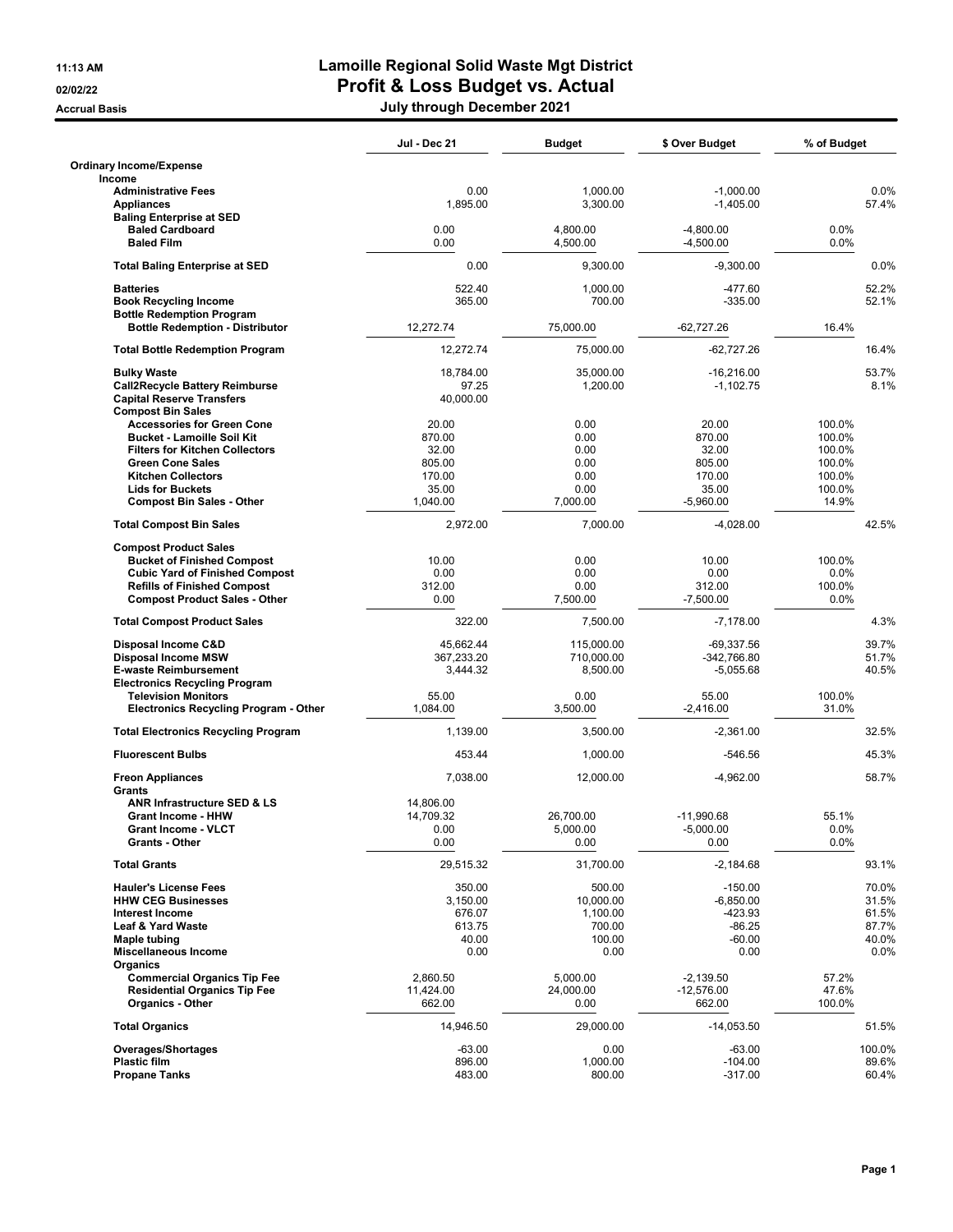#### **11:13 AM Lamoille Regional Solid Waste Mgt District 02/02/22 Profit & Loss Budget vs. Actual Accrual Basis July through December 2021**

|                                                                  | Jul - Dec 21        | <b>Budget</b>         | \$ Over Budget             | % of Budget      |
|------------------------------------------------------------------|---------------------|-----------------------|----------------------------|------------------|
| <b>Recycling Income</b><br><b>OCC Recycling Income from NRRA</b> | 3,987.00            |                       |                            |                  |
| Recycling Income - Other                                         | 96,715.00           | 190,000.00            | $-93,285.00$               | 50.9%            |
| <b>Total Recycling Income</b>                                    | 100,702.00          | 190,000.00            | $-89,298.00$               | 53.0%            |
| <b>Recycling Sales of Bins</b>                                   | 82.00               | 500.00                | $-418.00$                  | 16.4%            |
| <b>Scrap Metal</b>                                               | 24,697.14           | 30,000.00             | $-5,302.86$                | 82.3%            |
| <b>Stump Dump</b><br>Surcharge - C&D - Haulers                   | 587.00<br>85,969.38 | 700.00<br>150,000.00  | $-113.00$<br>$-64,030.62$  | 83.9%<br>57.3%   |
| Surcharge - MSW - Haulers                                        | 134,102.85          | 248,000.00            | -113,897.15                | 54.1%            |
| <b>Textiles</b><br><b>Tire Income</b>                            | 749.00<br>9,117.50  | 2,500.00<br>18,000.00 | $-1,751.00$<br>$-8,882.50$ | 30.0%<br>50.7%   |
| <b>Total Income</b>                                              | 908,815.30          | 1,705,600.00          | -796,784.70                | 53.3%            |
| Gross Profit                                                     | 908,815.30          | 1,705,600.00          | -796,784.70                | 53.3%            |
| <b>Expense</b>                                                   |                     |                       |                            |                  |
| Advertising                                                      | 0.00                | 0.00                  | 0.00                       | 0.0%             |
| <b>Book Recycling</b><br><b>Bottle Redemption Payout</b>         | 0.00                | 200.00<br>35,000.00   | $-200.00$<br>$-31,186.75$  | 0.0%<br>10.9%    |
| <b>Clerk Stipend</b>                                             | 3,813.25<br>583.35  | 1,200.00              | $-616.65$                  | 48.6%            |
| <b>Compost Bin Purchase</b>                                      |                     |                       |                            |                  |
| <b>Green Cone Accessories</b>                                    | 0.00                | 0.00                  | 0.00                       | 0.0%             |
| <b>Green Cone Purchase</b><br><b>Lids for Buckets</b>            | 77.55<br>315.57     | 0.00<br>0.00          | 77.55<br>315.57            | 100.0%<br>100.0% |
| <b>Purchase of Kitchen Collectors</b>                            | 0.00                | 0.00                  | 0.00                       | 0.0%             |
| <b>Toters</b>                                                    | 0.00                | 0.00                  | 0.00                       | 0.0%             |
| <b>Compost Bin Purchase - Other</b>                              | 0.00                | 8,000.00              | $-8.000.00$                | 0.0%             |
| <b>Total Compost Bin Purchase</b>                                | 393.12              | 8,000.00              | $-7,606.88$                | 4.9%             |
| <b>Conferences</b>                                               | 258.00              | 2,200.00              | $-1,942.00$                | 11.7%            |
| <b>COVID-19 EXPENSES</b>                                         | 0.00                | 0.00                  | 0.00                       | 0.0%             |
| <b>Disposal Expense MSW</b><br><b>Disposal Tip Fee</b>           | 140,273.78          | 311,100.00            | -170,826.22                | 45.1%            |
| <b>Craftsbury Tip Fee at STS</b>                                 | 1,960.43            | 4,500.00              | $-2,539.57$                | 43.6%            |
| <b>Morrisville Tip Fee at STS</b>                                | 1,938.34            | 7,600.00              | $-5,661.66$                | 25.5%            |
| Disposal Tip Fee - Other                                         | 0.00                | 0.00                  | 0.00                       | $0.0\%$          |
| <b>Total Disposal Tip Fee</b>                                    | 3,898.77            | 12,100.00             | $-8,201.23$                | 32.2%            |
| <b>Donations</b>                                                 | 4,553.36            | 11,250.00             | $-6,696.64$                | 40.5%            |
| <b>Electronic Waste Processing</b>                               | 818.16              | 2,500.00              | $-1,681.84$                | 32.7%            |
| Equipment<br><b>Baler Equipment Maintenance</b>                  | 0.00                | 1,300.00              | $-1,300.00$                | 0.0%             |
| <b>Purchase</b>                                                  | 96,944.39           | 11,800.00             | 85,144.39                  | 821.6%           |
| Rental                                                           | 0.00                | 1,300.00              | $-1,300.00$                | 0.0%             |
| <b>Repairs/Maintenance</b>                                       | 6,663.37            | 6,400.00              | 263.37                     | 104.1%           |
| <b>Equipment - Other</b>                                         | 0.00                | 0.00                  | 0.00                       | 0.0%             |
| <b>Total Equipment</b>                                           | 103,607.76          | 20,800.00             | 82,807.76                  | 498.1%           |
| <b>Feedstocks</b>                                                | 4,000.00            | 5,000.00              | $-1,000.00$<br>$-134.64$   | 80.0%            |
| <b>Fluorescent Bulb Recycling</b><br><b>Freon Removal</b>        | 865.36<br>4,124.00  | 1,000.00<br>8,000.00  | $-3,876.00$                | 86.5%<br>51.6%   |
| Fuel                                                             |                     |                       |                            |                  |
| <b>Off Road Diesel</b><br>Fuel - Other                           | 610.56<br>3,076.46  | 1,000.00<br>6,500.00  | $-389.44$<br>$-3,423.54$   | 61.1%<br>47.3%   |
| <b>Total Fuel</b>                                                | 3,687.02            | 7,500.00              | $-3,812.98$                | 49.2%            |
| Green Up Day                                                     |                     |                       |                            |                  |
| Dump Clean Up Fund                                               | 0.00                | 2,000.00              | $-2,000.00$                | 0.0%             |
| <b>Town Contributions</b>                                        | 0.00                | 1,200.00              | $-1,200.00$                | 0.0%             |
| <b>Total Green Up Day</b>                                        | 0.00                | 3,200.00              | $-3,200.00$                | 0.0%             |
| <b>Hauler Audits</b><br><b>Hauling</b>                           | 0.00                | 1,000.00              | $-1,000.00$                | 0.0%             |
| Glass                                                            | 750.00              | 0.00                  | 750.00                     | 100.0%           |
| <b>MSW</b>                                                       | 15,308.60           | 31,000.00             | $-15,691.40$               | 49.4%            |
| Recycling<br><b>Hauling - Other</b>                              | 20,475.52<br>300.00 | 50,000.00             | $-29,524.48$               | 41.0%            |
|                                                                  |                     |                       |                            |                  |
| <b>Total Hauling</b>                                             | 36,834.12           | 81,000.00             | -44,165.88                 | 45.5%            |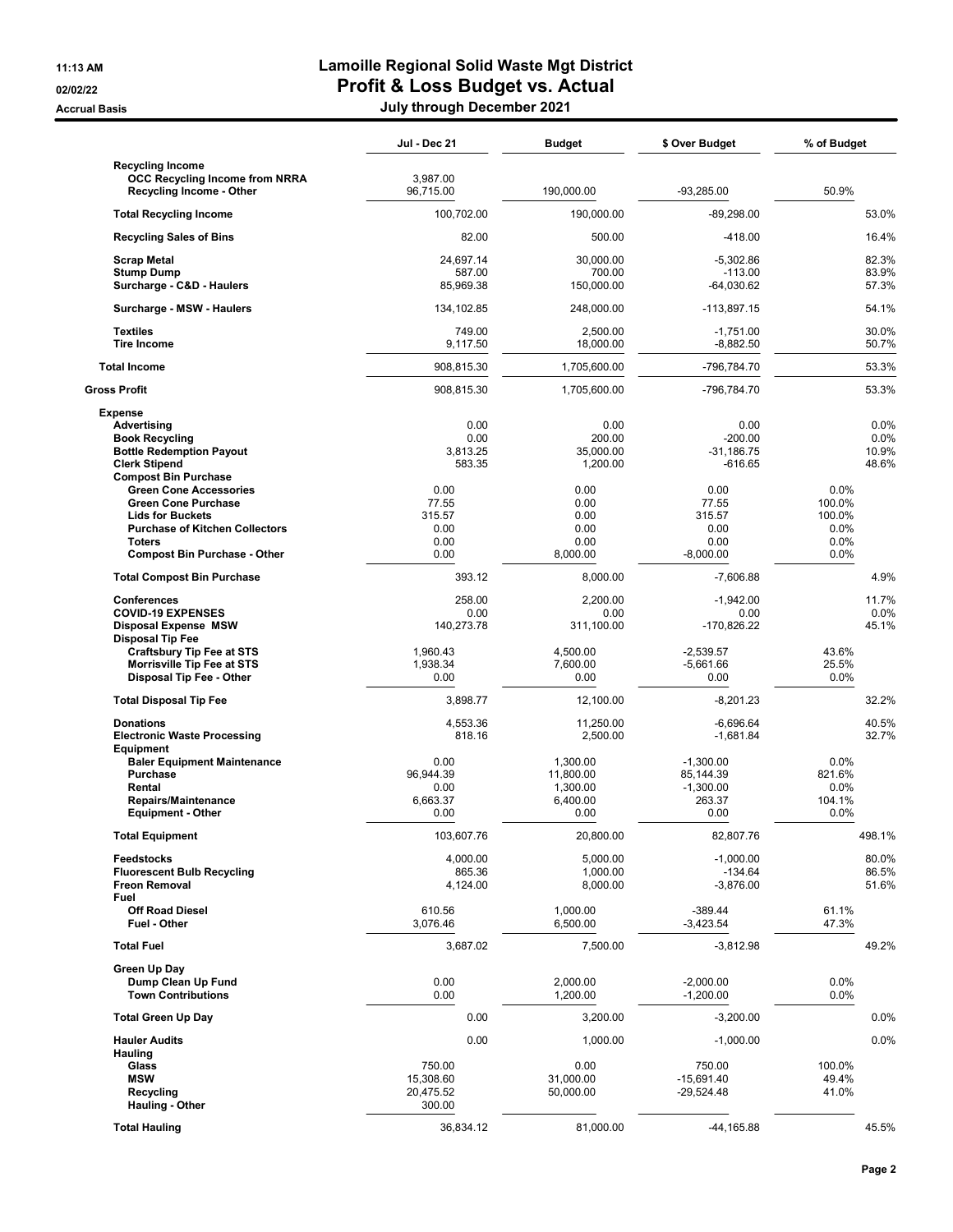#### **11:13 AM Lamoille Regional Solid Waste Mgt District 02/02/22 Profit & Loss Budget vs. Actual Accrual Basis July through December 2021**

|                                                                           | Jul - Dec 21        | <b>Budget</b>         | \$ Over Budget              | % of Budget     |
|---------------------------------------------------------------------------|---------------------|-----------------------|-----------------------------|-----------------|
| <b>HHW Collections</b>                                                    |                     |                       |                             |                 |
| <b>Disposal Contract</b>                                                  | 18,934.50           | 47,000.00             | -28,065.50                  | 40.3%           |
| <b>HHW Events Ads</b>                                                     | 502.36              | 1,000.00              | $-497.64$                   | 50.2%           |
| <b>Rolloff Rental &amp; Disposal</b><br><b>HHW Collections - Other</b>    | 777.94<br>155.69    | 2,000.00              | $-1,222.06$                 | 38.9%           |
| <b>Total HHW Collections</b>                                              | 20,370.49           | 50,000.00             | $-29.629.51$                | 40.7%           |
| Insurance                                                                 |                     |                       |                             |                 |
| Automobile Insurance                                                      | 1,425.00            | 4,450.00              | $-3,025.00$                 | 32.0%           |
| <b>Dental Insurance</b>                                                   | 2,122.82            | 4,100.00              | $-1,977.18$                 | 51.8%           |
| <b>Employee Crime</b>                                                     | 278.00              | 800.00                | $-522.00$                   | 34.8%           |
| <b>Employer Practices Liability</b>                                       | 1,579.00            | 4,600.00              | $-3,021.00$                 | 34.3%           |
| <b>Health Insurance</b>                                                   | 33,192.07           | 86.000.00             | -52.807.93                  | 38.6%           |
| <b>Property &amp; Casualty</b>                                            | 3,514.00            | 7,500.00              | $-3,986.00$                 | 46.9%           |
| <b>Public Officials Liability</b>                                         | 150.00              | 300.00                | $-150.00$                   | 50.0%           |
| <b>Vision Plan</b><br><b>Workers Comp Insurance</b>                       | 271.99<br>41,588.50 | 600.00<br>102,200.00  | $-328.01$<br>$-60,611.50$   | 45.3%<br>40.7%  |
| <b>Total Insurance</b>                                                    | 84,121.38           | 210,550.00            | -126,428.62                 | 40.0%           |
| <b>Maintenance Agreements</b>                                             | 879.15              | 5,300.00              | $-4,420.85$                 | 16.6%           |
| Maple tubing process fee                                                  | 57.50               | 100.00                | $-42.50$                    | 57.5%           |
| <b>Meetings</b>                                                           | 0.00                | 800.00                | $-800.00$                   | 0.0%            |
| <b>Memberships</b>                                                        | 2,950.37            | 5,000.00              | $-2,049.63$                 | 59.0%           |
| <b>Newsletter Printing &amp; Postage</b>                                  | 5.789.32            | 12,500.00             | $-6,710.68$                 | 46.3%           |
| <b>Office Supplies</b>                                                    | 101.65              | 1,600.00              | $-1,498.35$                 | 6.4%            |
| <b>Organics Pick Up</b>                                                   | 782.00              | 0.00                  | 782.00                      | 100.0%          |
| <b>Other Expenses</b>                                                     | 125.00              | 300.00                | $-175.00$                   | 41.7%           |
| <b>Outreach-Advertising &amp; Promo</b>                                   | 1,281.54            | 12.000.00             | $-10,718.46$                | 10.7%           |
| <b>Outreach-Printing</b>                                                  | 0.00                | 0.00                  | 0.00                        | 0.0%            |
| <b>Outreach-Programs</b>                                                  | 738.65              | 3,600.00              | $-2,861.35$                 | 20.5%           |
| <b>Payroll Expenses</b><br><b>COVID Payroll Expenses</b>                  | 0.00                | 0.00                  | 0.00                        | 0.0%            |
| <b>Payroll Direct Deposit Fees</b>                                        | 0.00                | 0.00                  | 0.00                        | 0.0%            |
| Payroll FICA /Medicare Expense                                            | 15.852.24           | 39,500.00             | $-23,647.76$                | 40.1%           |
| <b>Payroll Unemployment Expense</b>                                       | 3,921.33            | 9,900.00              | $-5,978.67$                 | 39.6%           |
| <b>Payroll Expenses - Other</b>                                           | 255,690.02          | 515,500.00            | -259,809.98                 | 49.6%           |
| <b>Total Payroll Expenses</b>                                             | 275,463.59          | 564,900.00            | -289,436.41                 | 48.8%           |
| Pension Plan - Employer Share                                             | 4,036.85            | 9,500.00              | $-5,463.15$                 | 42.5%           |
| <b>Permits</b>                                                            | 0.00                | 200.00                | $-200.00$                   | 0.0%            |
| <b>Plastic Bag Recycling Fee</b>                                          | 14.00               | 800.00                | $-786.00$                   | 1.8%            |
| Postage                                                                   | 1,157.12            | 2,300.00              | $-1,142.88$                 | 50.3%           |
| <b>Professional Fees</b>                                                  |                     |                       |                             |                 |
| <b>Accounting</b>                                                         | 8,500.00            | 8,500.00              | 0.00                        | 100.0%          |
| Consulting                                                                | 345.85              | 4,000.00              | $-3.654.15$                 | 8.6%<br>52.2%   |
| <b>District Manager</b><br><b>ECO AmeriCorps</b>                          | 36,768.78<br>0.00   | 70,500.00<br>8,000.00 | $-33,731.22$<br>$-8,000.00$ | $0.0\%$         |
| <b>Legal Fees</b>                                                         | 212.13              | 500.00                | $-287.87$                   | 42.4%           |
| <b>Total Professional Fees</b>                                            | 45,826.76           | 91,500.00             | -45.673.24                  | 50.1%           |
| <b>Propane Tank Recycling</b>                                             | 537.25              | 600.00                | $-62.75$                    | 89.5%           |
| <b>Recycling Mat'l Processing Fees</b>                                    |                     |                       |                             | 100.0%          |
| <b>Glass Recycling Process Fee</b>                                        | 1.366.00            | 0.00<br>0.00          | 1,366.00                    |                 |
| <b>Myers C&amp;D Recycling</b><br>Recycling Mat'l Processing Fees - Other | 413.93<br>47,148.14 | 100,000.00            | 413.93<br>$-52,851.86$      | 100.0%<br>47.1% |
| <b>Total Recycling Mat'l Processing Fees</b>                              | 48,928.07           | 100,000.00            | $-51,071.93$                | 48.9%           |
| Rent                                                                      | 22,703.04           | 50,500.00             | -27,796.96                  | 45.0%           |
| <b>Scale Fees - Minimum Weight</b>                                        | $-3,714.80$         |                       |                             |                 |
| Signage                                                                   | 0.00                | 300.00                | $-300.00$                   | 0.0%            |
| <b>Snow Removal</b>                                                       | 1,990.00            | 7,000.00              | $-5,010.00$                 | 28.4%           |
| <b>Software</b>                                                           | 1,996.10            | 3,500.00              | $-1,503.90$                 | 57.0%           |
| <b>Stump Dump Management</b>                                              | 0.00                | 700.00                | $-700.00$                   | 0.0%            |
| <b>Subscriptions &amp; Publications</b><br><b>Supplies - Stations</b>     | 0.00                | 2,000.00              | $-2,000.00$                 | 0.0%            |
|                                                                           | 4,868.16<br>856.95  | 9,300.00              | -4,431.84                   | 52.3%<br>171.4% |
| <b>Testing and Analysis</b><br><b>Textile Processing</b>                  | 0.00                | 500.00<br>400.00      | 356.95<br>$-400.00$         | 0.0%            |
| <b>Tire Disposal/Recycling</b>                                            | 9,337.00            | 14,000.00             | $-4,663.00$                 | 66.7%           |
| <b>Training - Attendants</b>                                              | 0.00                | 1,500.00              | $-1,500.00$                 | 0.0%            |
|                                                                           |                     |                       |                             |                 |